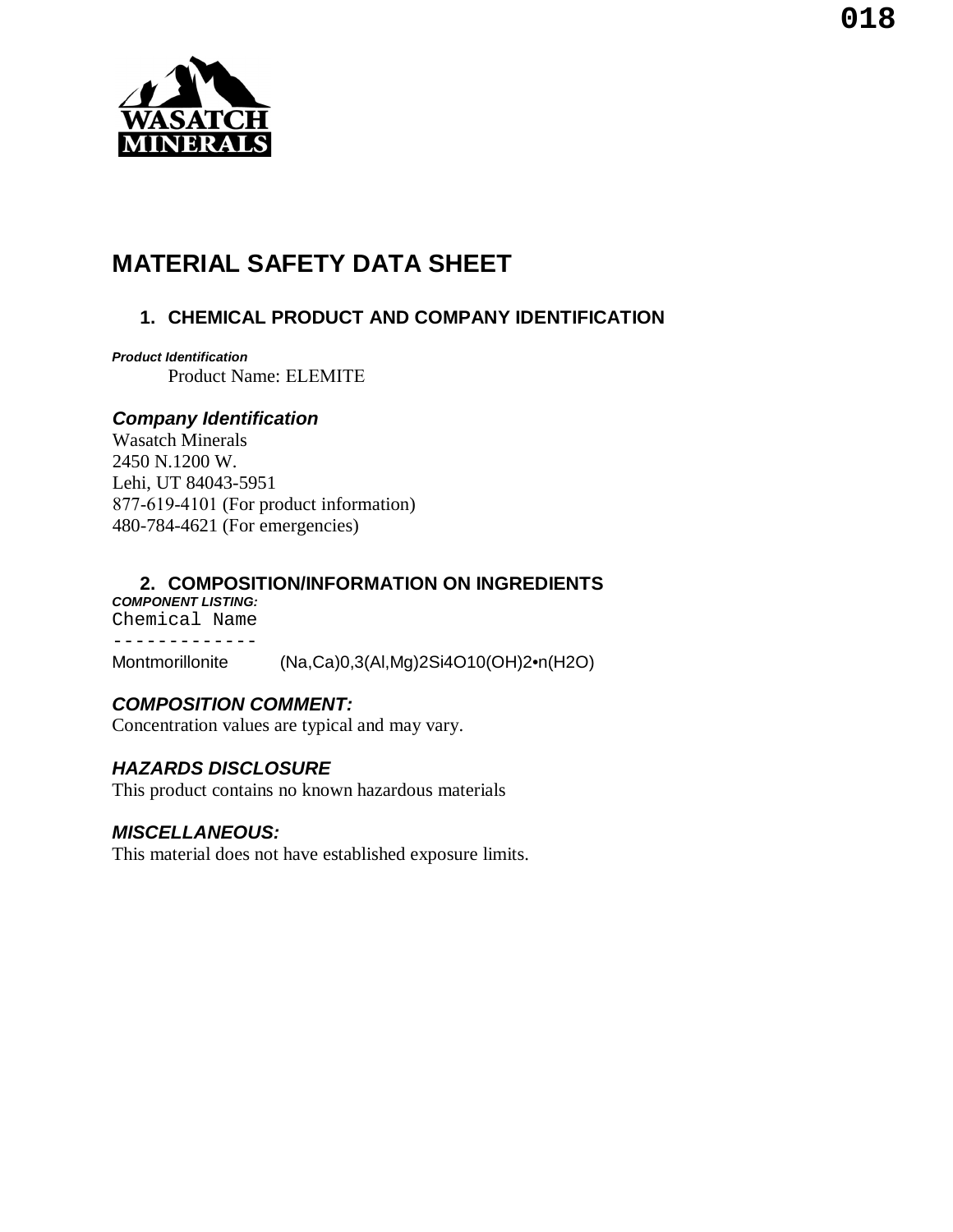

#### **3. HAZARDS IDENTIFICATION**

#### \*\*EMERGENCY OVERVIEW\*\*

#### **CAUTION**

May cause skin and eye irritation. Dilute with water Aspiration hazard if swallowed – can cause lung damage. Avoid breathing fugitive dust.

#### HMIS Rating –

Health: 1 Flammability: 0 Reactivity: 0 Personal Protection Index: E

NFPA Rating –

Health: 1 Flammability: 0 Reactivity: 0 Special Hazard: None

# *POTENTIAL HEALTH EFFECTS*

#### *EYE:*

Direct contact may cause eye irritation. Exposure to dust may cause irritation.

#### *SKIN:*

Prolonged or repeated contact with skin may cause irritation with some individuals.

#### *INHALATION:*

Chronic overexposure to dust containing respirable-size crystalline silica can cause delaying lung injury (Silicosis) and the inhalation of dust containing crystalline silica may contribute to preexisting pulmonary disease such as asthma and lung disorders associated with the smoking of tobacco. The state of California has determined crystalline silica to cause cancer.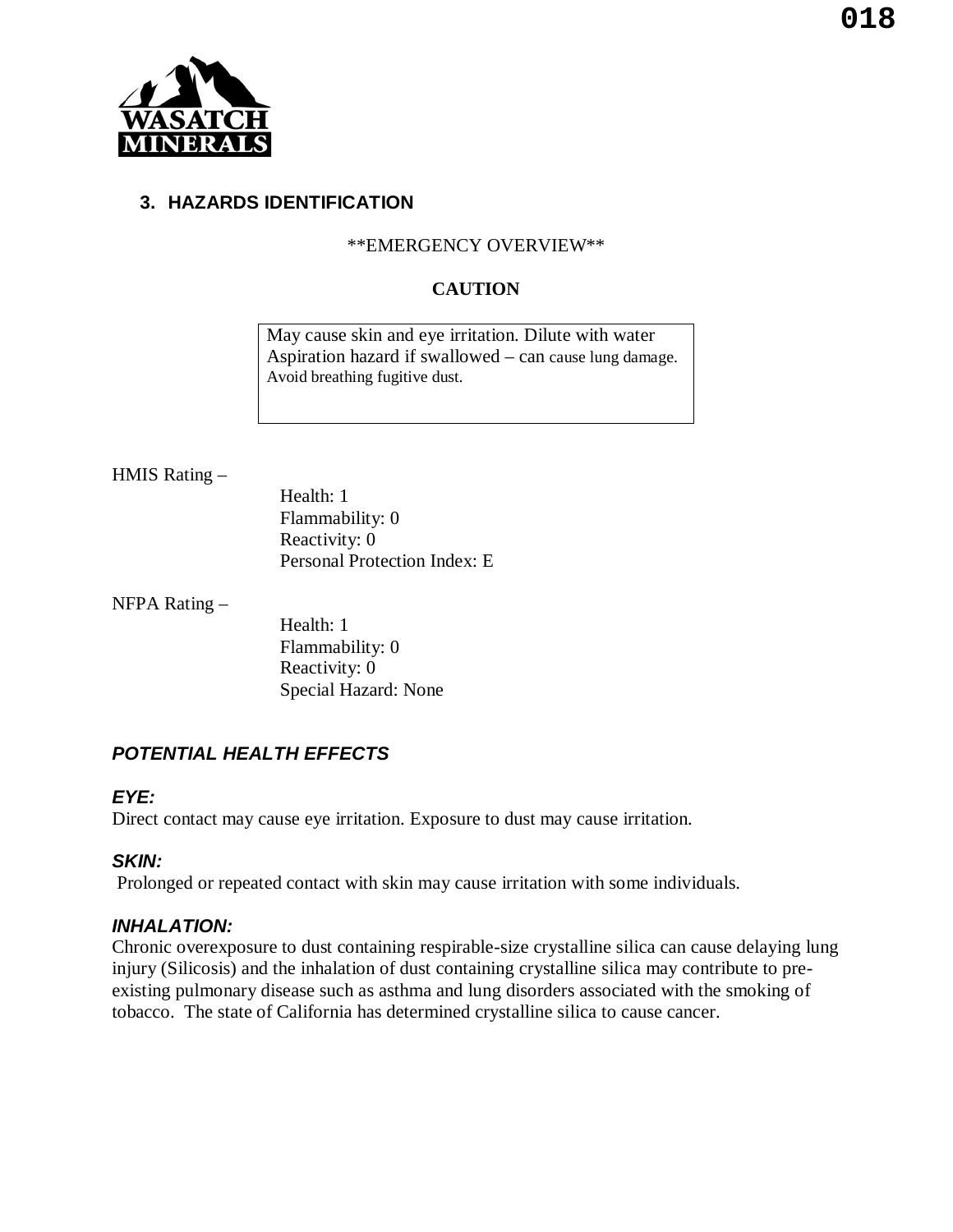

# *SIGNS AND SYMPTOMS OF EXPOSURE:*

Lung congestion, coughing and nose irritation.

# *CHRONIC EFFECTS:*

See inhalation statement.

# *CARCINOGENICITY INFORMATION:*

Chronic overexposure to dust containing respirable-size crystalline silica can cause delaying lung injury (Silicosis) and the inhalation of dust containing crystalline silica may contribute to preexisting pulmonary disease such as asthma and lung disorders associated with the smoking of tobacco. The state of California has determined crystalline silica to cause cancer.

## **4. FIRST AID MEASURES**

## *EYE CONTACT FIRST AID:*

Hold eyelids apart and flush eyes with plenty of water for at least 15 minutes. Get medical attention if irritation develops or persists.

#### *SKIN CONTACT FIRST AID:*

Wash skin with soap and water. Wear protective gloves to minimize skin contact.

#### *INHALATION FIRST AID:*

If breathing is difficult, safely remove victim to fresh air and provide oxygen. Get immediate medical attention.

# **5. FIRE FIGHTING MEASURES**

#### *FLAMMABLE PROPERTIES*

COC Flash Point: None TCC Flash Point: None Auto ignition Temperature: N/A

#### *FLAMMABLE LIMITS IN AIR*

 $LEL: N/A$  $UEL: N/A$ 

## **6. ACCIDENTAL RELEASE MEASURES**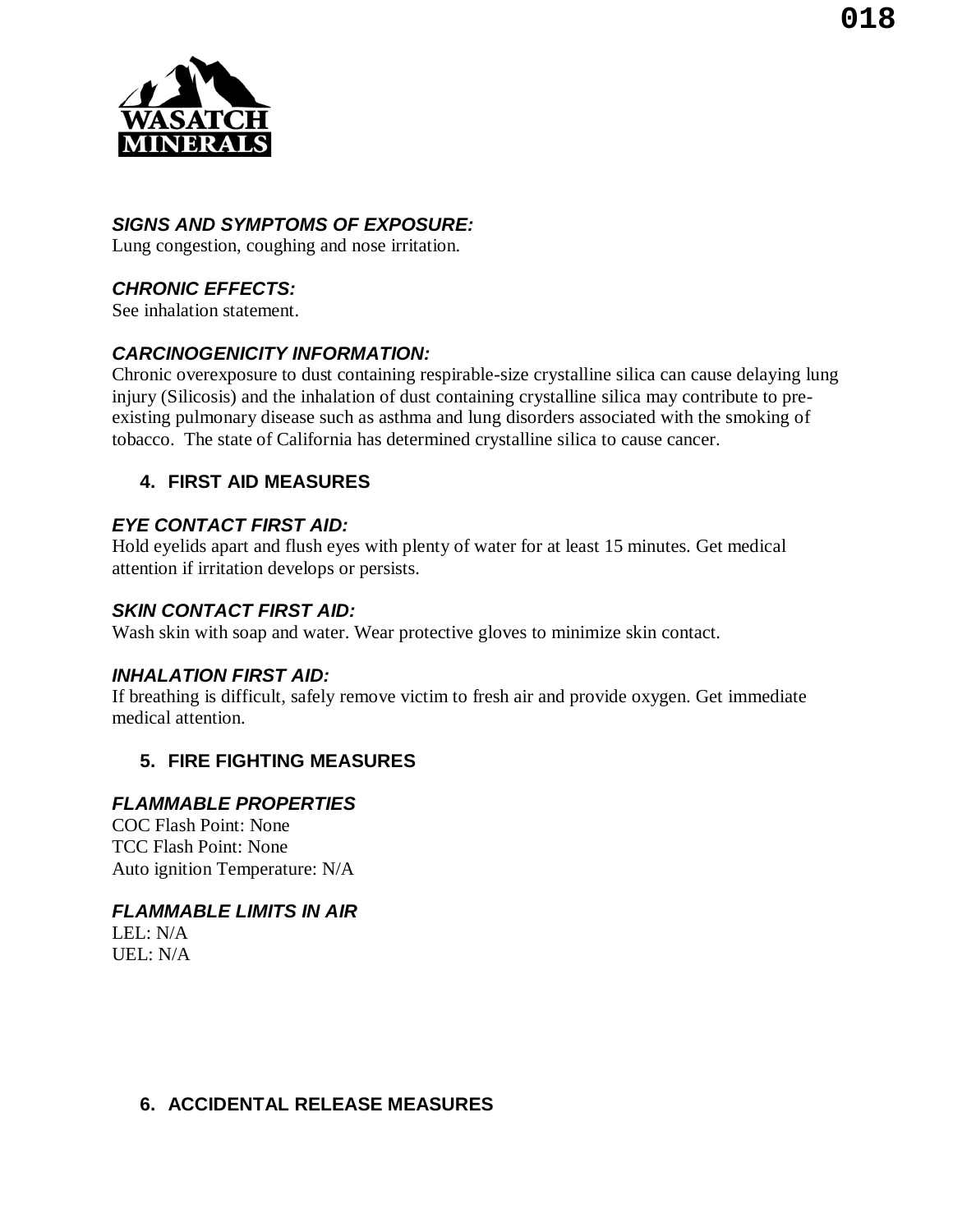

## *SAFEGUARDS (PERSONNEL):*

Observe precautions in Protective Equipment section.

# *INITIAL CONTAINMENT:*

Clean up spills by wetting to avoid dust generation, observing precautions in Protective Equipment section. Dispose of material to the natural environment.

# **7. HANDLING AND STORAGE**

## *HANDLING (PHYSICAL ASPECTS):*

Use personal protective equipment

## *STORAGE PRECAUTIONS:*

Do not store out in the elements and avoid exposure to acid.

# **8. EXPOSURE CONTROLS / PERSONAL PROTECTION**

#### *ENGINEERING CONTROLS:*

Facilities storing or utilizing this material should be equipped with an eyewash facility and dust control equipment.

#### *EYE / FACE PROTECTION REQUIREMENTS:*

Where contact with this material is likely, eye protection is recommended.

#### *RESPIRATORY PROTECTION REQUIREMENTS:*

When there is potential for airborne exposures in excess of applicable limits, wear NIOSH/MSHA approved respiratory protection.

# **9. PHYSICAL AND CHEMICAL PROPERTIES**

FORM .............………………………….................. Dry Powder

# **10.STABILITY AND REACTIVITY**

#### *STABILITY:*

This compound is considered stable.

## **11.TOXICOLOGICAL INFORMATION**